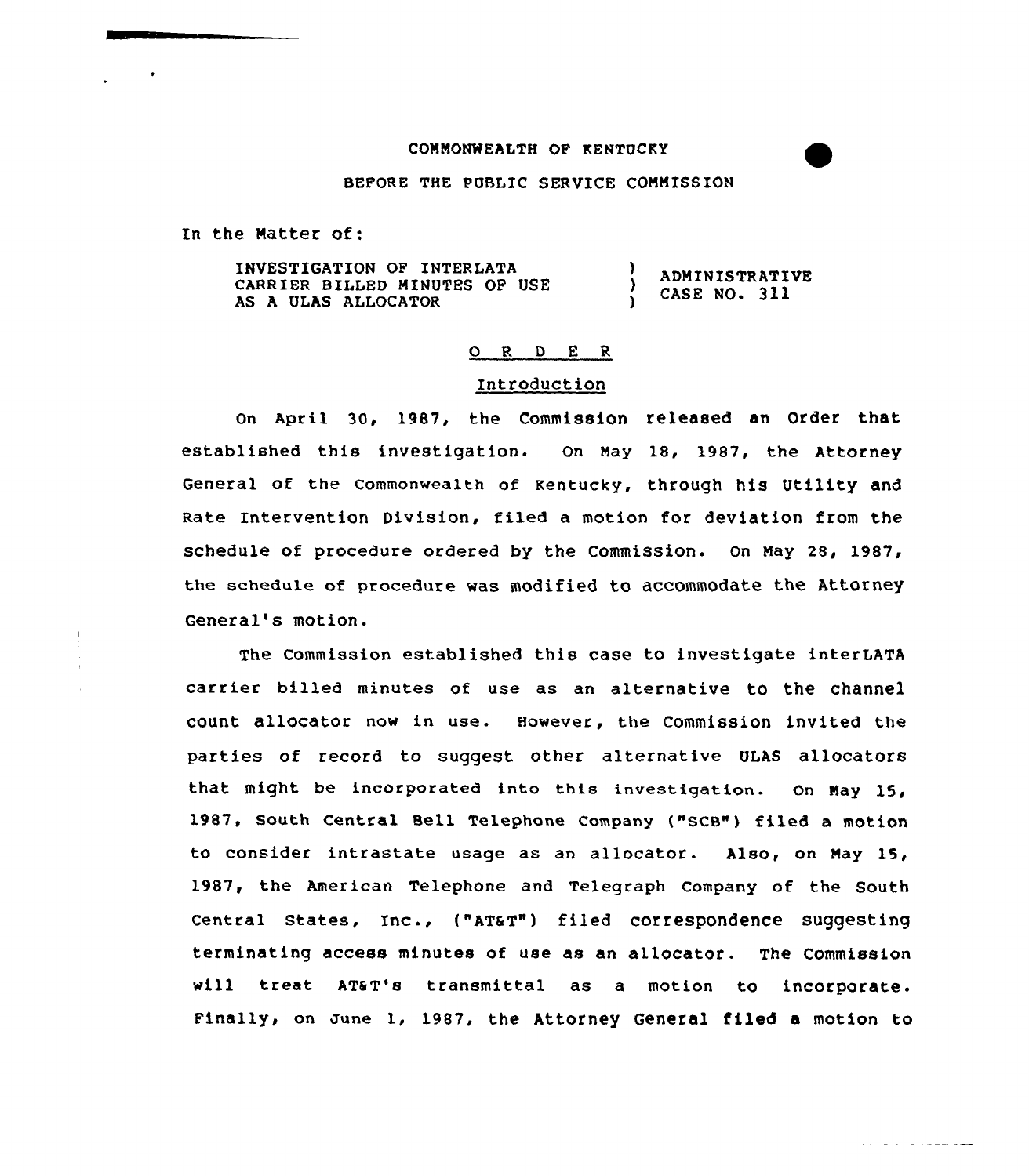consider an alternative channel count allocator. However, on June 2, 1987, the Attorney General filed to withdraw his motion. In the opinion of the Commission, the motions of SCB and ATST should be granted and their proposals should be considered in this investigation.

## Discussion

In its motion, SCB indicates that it is not advocating any particular ULAS allocator. However, SCB also indicates that the Commission should not "limit its investigation of minutes of use to 'billed minutes of use.'"<sup>1</sup> Instead, the Commission should "consider intrastate usage, whether 'billed' or not, as an allocator in lieu of the channel count allocator presently in use. $n^2$ 

AT&T suggests that the Commission consider terminating access minutes of use on the grounds that it is "virtuall non-bypassable" and offers "two advantages over interexchange carrier billed minutes of use: (1) it would minimize the required sharing of market sensitive information, and (2} it would not require any additional administrative expense by either the interexchange carriers or the local exchange companies.<sup>"3</sup>

The Commission anticipates that each of these parties will elaborate on these recommendations and develop a record sufficient

 $\mathcal{L}^{\text{max}}$  and  $\mathcal{L}^{\text{max}}$ 

بالمستعمر والمنادي

<sup>1</sup> scB, Notion to consider Intrastate Usage as an Allocator, page 1-

<sup>2</sup> Ibid., page 2.

<sup>3</sup> Charles S. Willis, Assistant Vice President, AT&T, transmittal dated Nay 15, 1987, page l.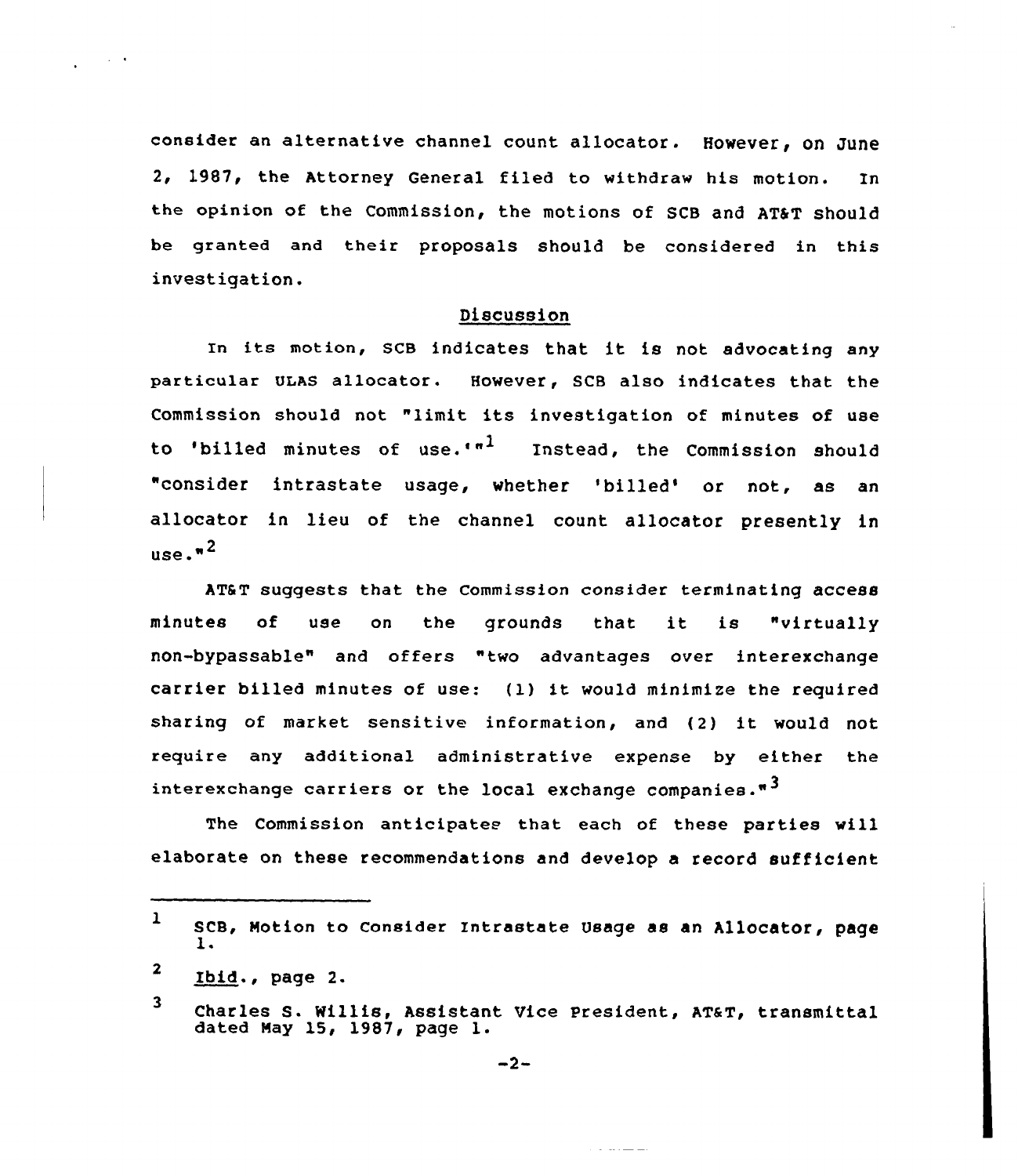for careful consideration through the discovery process and the testimony of expert witnesses.

 $\sim 10^{-10}$ 

In addition, the Commission anticipates that each party will carefully address issues of concern to the Commission relative to the interLATA carrier billed minutes of use alternative.<sup>4</sup> These issues are as follows:

1. Should the Commission use interLATA carrier billed minutes of use instead of channel counts for allocating non-traffic sensitive revenue requirement?

(a) If yes, then will billed minutes of use either deter or provide incentive for interLATA carriers to bypass local exchange facilities2

(b) What efficiency advantages, if any, would billed minutes of use have over the current channel count allocator2

(c) Provide any available estimates of the cost associated with changing the ULAS allocator to billed minutes of use.

2. How should interLATA carrier billed minutes of use be defined?

(a) Should billed minutes of use include measured usage?

(b) Should billed minutes of use include non-measured usage2 If no, then explain the basis for the exclusion and the

<sup>4</sup> As used in this Order, interLATA carrier billed minutes of use means usage billed by interLATA carriers to their customers, as opposed to access minutes billed by local exchange carriers to interLATA carriers.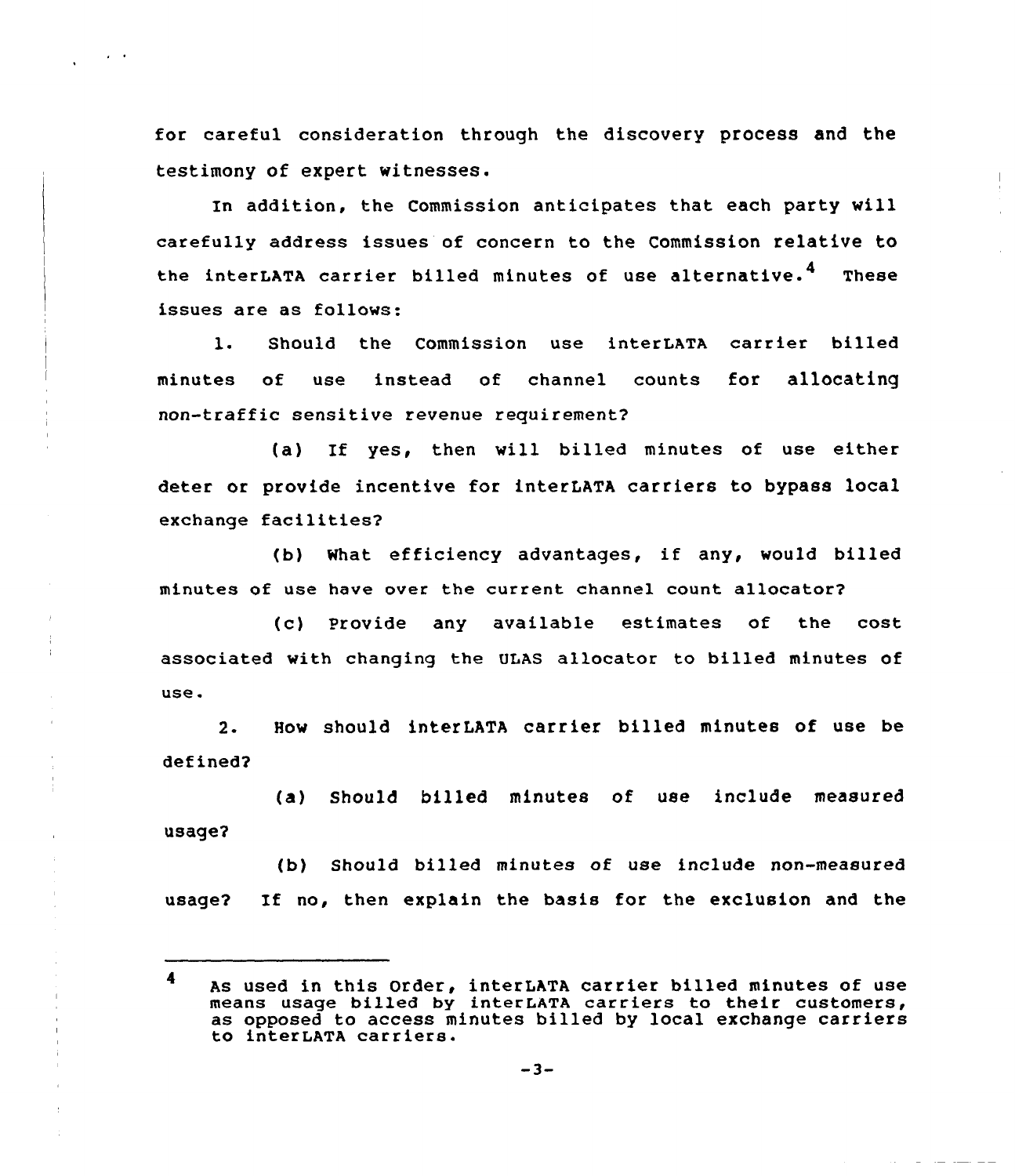effect of such an exclusion on consumer service selection. If yes, what method(s) should the Commission use to estimate non-measured usage2

 $\Delta \sim 2$ 

3. If the Commission should decide to adopt interLATA carrier billed minutes of use as the ULAS allocator, what usage data should be included to determine allocation factors2

(a) What would be the source(s) of the usage data included in the billed minutes of use allocator2

(b) Are the data sources listed in the above response readily available?

(c) Are the data sources listed in the above response readily auditable?

4. If the Commission should decide to retain the channel count allocator, then what adjustments or changes could be made to correct for the following criticisms?

(a) How can the Commission ensure that all interLATA carriers are operating under the same definition of voice equivalent channel?

(b) can a reasonable adjustment be made to correct for double counting due to the "back haul" phenomenon?

5. If the Commission should adopt interLATA carrier billed minutes of use as the ULAS allocator, then should the Commission require all interLATA carriers to adopt a consistent methodology for the jurisdictional allocation of billed minutes of use2 (Each interLATA carrier should propose a method for determining the jurisdictional allocation of billed minutes of use.)

$$
-4-
$$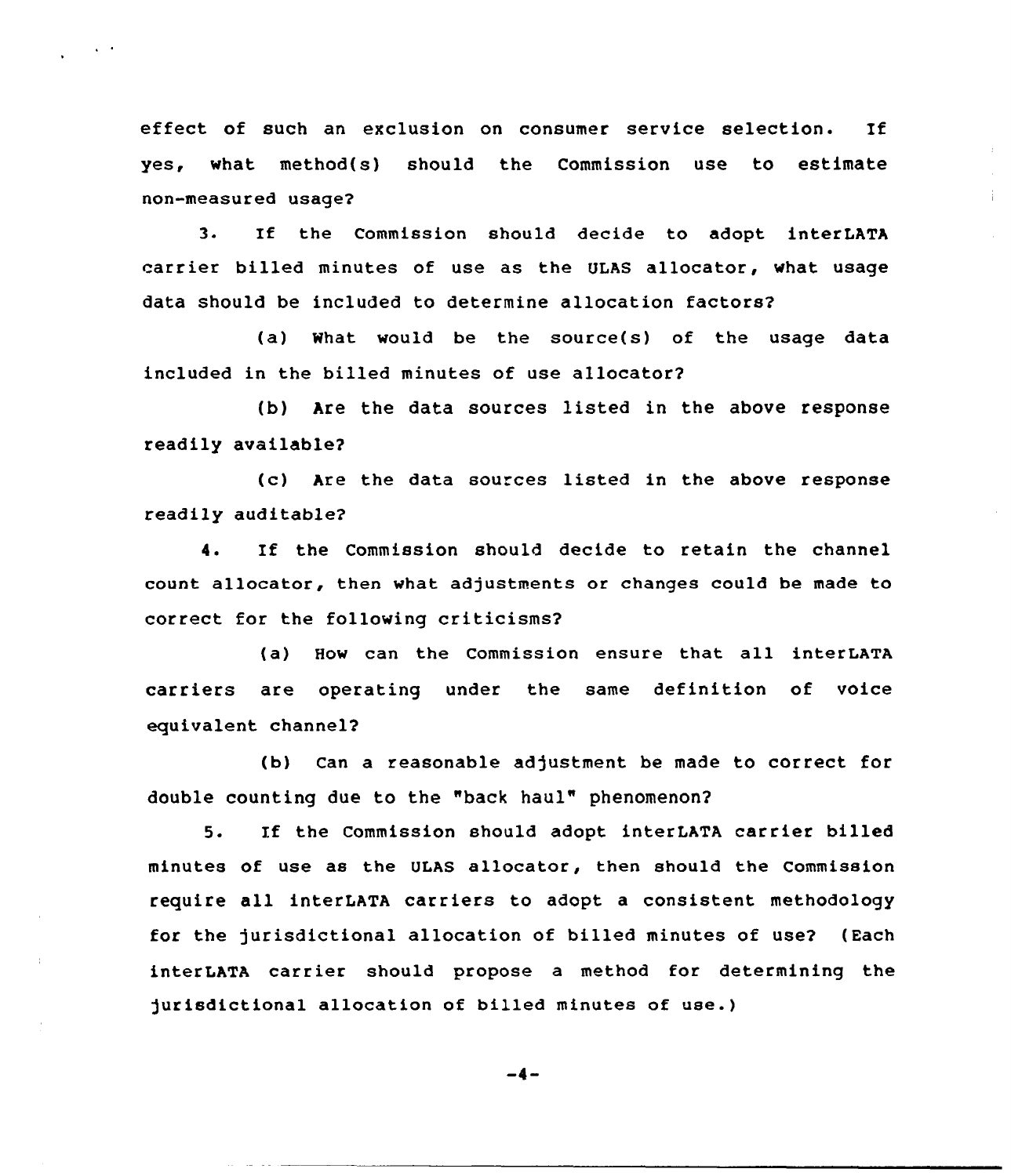6. Would an interLATA carrier billed minutes of use ULAS allocator increase or reduce the incentive for interLATA carriers to offer off-peak discounts?

7. If the commission should adopt interLATA carrier billed minutes of use as the ULAS allocator, then should it adopt measures to minimize month-to-month volatility in minutes of use? If yes, then recommend specific measures.

S. If the Commission should adopt interLATA carrier billed minutes of use as the ULAS allocator, then should discounts on non-premium usage be allowed?

9. should the commission consider unauthorized intraLATA traffic in determining ULAS allocations? If no, explain why it should not be considered.

10. SCB, as ULAS pool administrator, should file <sup>a</sup> model tariff assuming all intrastate usage billed by interLATA carriers as the ULAS allocator.

ll. Discuss the advantages of the channel count allocatar as compared to an interLATA carrier billed minutes of use allocator.

12. Should the Commission consider using only billed access minutes of use as the ULAS allocator?

## Findings and Orders

The Commission, having considered the evidence of record, is of the opinion and finds that:

1. The motions of SCB and AT&T should be granted and their proposals should be considered in this investigation.

 $-5-$ 

the product of the product of the second second that the second second second the second second second second second second second second second second second second second second second second second second second second